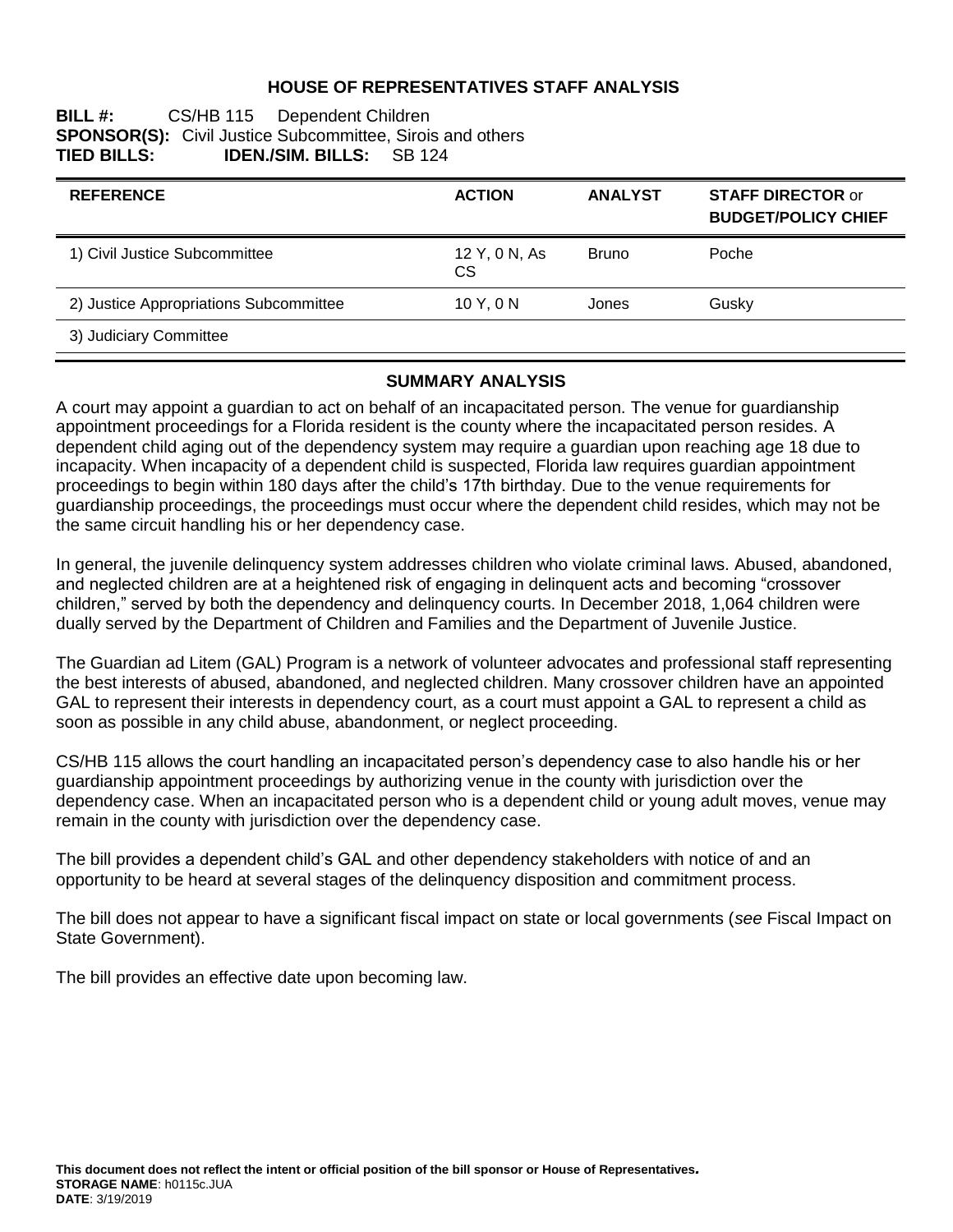### **FULL ANALYSIS**

## **I. SUBSTANTIVE ANALYSIS**

## A. EFFECT OF PROPOSED CHANGES:

### **Background**

#### Dependency System and Guardianship

#### *Dependency*

A dependent child is a child<sup>1</sup> whom a court has found to:

- · Have been:
	- $\circ$  Abandoned, abused, or neglected by the child's parents or legal custodians;
	- o Surrendered for adoption;
	- $\circ$  Voluntarily placed with the Department of Children and Families (DCF), a licensed childcaring or child-placing agency, or an adult relative pursuant to a case plan that has expired, and the parents or legal custodians failed to substantially comply with the case plan;
	- $\circ$  Voluntarily placed with a licensed child-placing agency for the purposes of a subsequent adoption;
	- $\circ$  Sexually exploited and have no parent, legal custodian, or responsible adult relative currently known and capable of providing the necessary and appropriate supervision and care;
- Have no parent or legal custodians capable of providing supervision and care; or
- Be at substantial risk of imminent abuse, abandonment, or neglect by the child's parent, parents, or legal custodians.<sup>2</sup>

DCF must develop and refine a case plan for a dependent child, including:

- Services to be provided to the child's parents or legal custodians.
- Tasks for the child's parents or legal custodians to complete.
- Care arrangements for the child.<sup>3</sup>

A court reviews and, upon acceptance, orders compliance with DCF's proposed case plan.<sup>4</sup> A case plan may allow a child to remain in his or her home with services provided or remove the child from the home.<sup>5</sup>

An eligible young adult may remain under the jurisdiction of the dependency court through extended foster care until age 21. A young adult is eligible for extended foster care if he or she is:

- Completing secondary education or a program leading to an equivalent credential;
- Enrolled in a postsecondary or vocational educational institution;
- Participating in a program or activity designed to promote or eliminate barriers to employment;
- **Employed for at least 80 hours per month; or**
- Has a physical, intellectual, emotional, or psychiatric condition that limits educational program participation or employment. 6

**STORAGE NAME**: h0115c.JUA **PAGE: 2**  $6$  S. 39.6251, F.S.

**DATE**: 3/19/2019

 $\overline{a}$  $1$  "Child" means an unmarried person less than 18 years old who has not been emancipated. S. 39.01(12), F.S.

 $2$  S. 39.01(15), F.S.

 $3$  Ss. 39.6011 and 39.6012, F.S.

 $4$  S. 39.521, F.S.

<sup>&</sup>lt;sup>5</sup> S. 39.6011, F.S.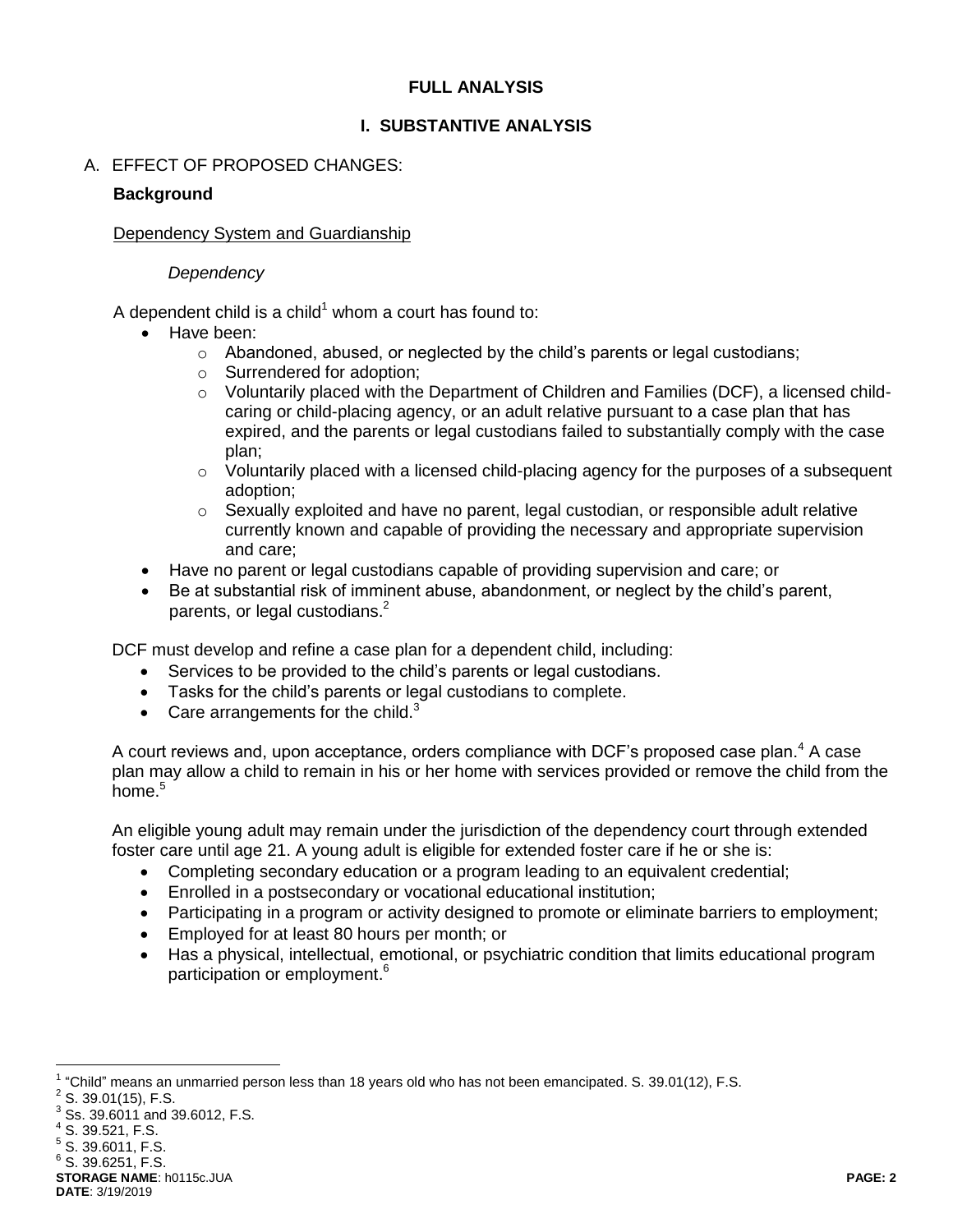#### *Guardian ad Litem Program*

The Guardian ad Litem (GAL) Program is a network of volunteer advocates and professional staff representing the best interests of abused, abandoned, and neglected children. A GAL is not required to be an attorney.<sup>7</sup> A court must appoint a GAL to represent a child as soon as possible in any child abuse, abandonment, or neglect proceeding.<sup>8</sup> A GAL's responsibilities in a dependency proceeding are to:

- Gather information concerning the allegations of the petition and any subsequent matters arising in the case and, unless excused by the court, to file a written report.
- Be present at all court hearings, unless excused by the court.
- Represent the interests of the child until the jurisdiction of the court over the child terminates, or until excused by the court.
- **Perform such other duties as are consistent with the scope of the appointment.**<sup>9</sup>

As appropriate, a court may appoint an attorney ad litem to represent a child alleged or found to be dependent.<sup>10</sup> A court must appoint an attorney ad litem for a child in dependency proceedings who:

- Resides in a skilled nursing facility or is being considered for placement in a skilled nursing home;
- Is prescribed psychotropic medication but resists taking the psychotropic medication;
- $\bullet$  Is diagnosed with a developmental disability;<sup>11</sup>
- Is being placed in a residential treatment center or being considered for such placement; or
- $\bullet$  Is a victim of human trafficking.<sup>12</sup>

### *Guardianship*

A court may appoint a guardian to act on behalf of an incapacitated person. A court declares a person to be incapacitated when he or she lacks the capacity to take necessary actions to:

- Obtain, administer, and dispose of real and personal property, intangible property, business property, benefits, and income; or
- Provide oneself healthcare, food, shelter, clothing, personal hygiene, or other care without which serious and imminent physical injury or illness is more likely than not to occur.<sup>13</sup>

The venue for a guardianship appointment proceeding is:

- The county where the incapacitated person resides, if he or she is a Florida resident;
- In any county where the incapacitated person's property is located, if he or she is not a Florida resident; or
- In the county where any debtor of the incapacitated person resides, if the incapacitated person is not a Florida resident and owns no property in the state.<sup>14</sup>

Generally, a guardian must petition a court to transfer venue when an incapacitated person moves to another county so that venue moves with the incapacitated person to the new county of residence.<sup>15</sup>

S. 744.102(12), F.S. <sup>14</sup> S. 744.1097, F.S.

<sup>15</sup> S. 744.1097(3), F.S.

**STORAGE NAME**: h0115c.JUA **PAGE: 3 DATE**: 3/19/2019

 $\overline{a}$  $^{7}$  Fla. R. Juv. P. 8.215.

 $8^8$  S. 39.822, F.S.

 $<sup>9</sup>$  Fla. R. Juv. P. 8.215.</sup>

<sup>10</sup> Fla. R. Juv. P. 8.217.

<sup>&</sup>lt;sup>11</sup> "Developmental disability" means a disorder or syndrome that is attributable to intellectual disability, cerebral palsy, autism, spina bifida, Down syndrome, Phelan-McDermid syndrome, or Prader-Willi syndrome; that manifests before the age of 18; and that constitutes a substantial handicap that can reasonably be expected to continue indefinitely. S. 393.063, F.S.

 $12$  S. 39.01305(3), F.S.; "human trafficking" means transporting, soliciting, recruiting, harboring, providing, enticing, maintaining, or obtaining another person for the purpose of exploitation of that person. S. 787.06(2)(d), F.S.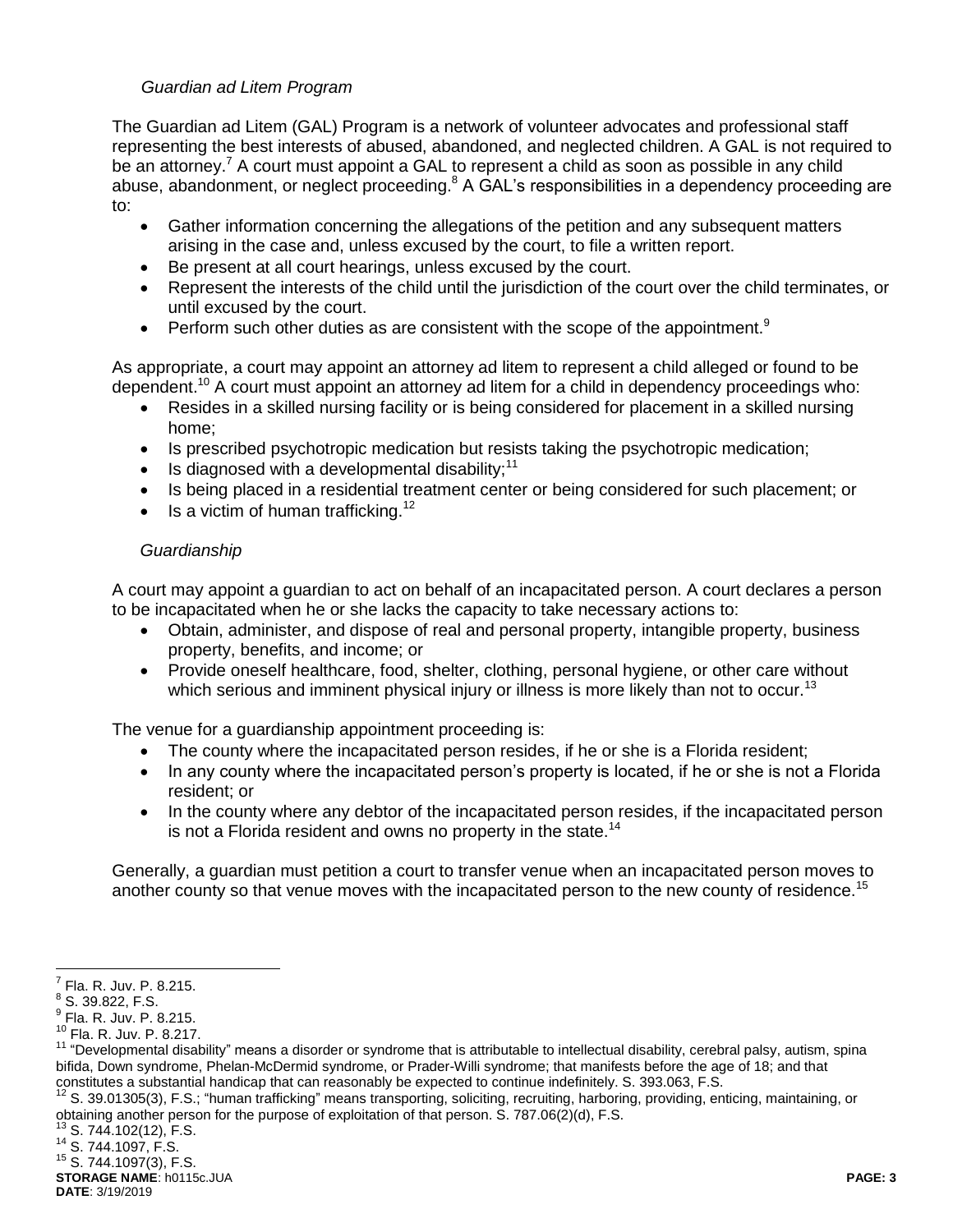## *Dependent Children Requiring Guardians Upon Reaching Maturity*

A dependent child aging out of the dependency system may require a guardian upon reaching age 18 due to incapacity. When incapacity of a dependent child is suspected, Florida law requires a guardian appointment proceeding to begin within 180 days after the child's 17th birthday.<sup>16</sup>

Due to statutory venue requirements, a guardianship appointment proceeding must occur where the dependent child resides, which may not be the same circuit handling his or her dependency case. For example, a dependent child may reside in a facility outside of his or her home county. This prevents the dependency judge, having the most familiarity with the child, from hearing the guardianship case. The venue requirements may further affect the ability of dependency stakeholders to provide input in the guardianship case, and can impose a financial burden by requiring an out-of-town attorney to file the action.<sup>17</sup>

### Dependency and Delinquency Overlap

### *Crossover Children*

In general, the juvenile delinquency system addresses children who violate criminal laws. Abused, abandoned, and neglected children are at a heightened risk of engaging in delinquent acts and becoming "crossover children," served by both the dependency and delinquency courts.<sup>18</sup> In Florida. between 9 and 29 percent of dependency children crossed over into delinquency court, and the delinquency rate for children previously abused or neglected is 47 percent higher than other children.<sup>19</sup> In December 2018, 1,064 children were dually served by DCF and the Department of Juvenile Justice (DJJ).<sup>20</sup> Of those children, 36 percent were placed outside of their removal county, and 19 percent were placed outside of the judicial circuit from where they were removed. $21$ 

### *Delinquency Dispositions*

Upon finding that a child has committed a delinquent act, a court may dispose of the case by:

- Adjudicating the child delinguent or withholding adjudication of delinguency.<sup>22</sup>
- Committing the child to a DJJ commitment program or ordering probationary supervision with community-based sanctions.<sup>23</sup>

DJJ commitment programs vary by restrictiveness level, which may be:

- Minimum-risk nonresidential, where a child remains in the community and participates at least five days per week in a day treatment program;
- Nonsecure residential, where a child lives at the program but may have supervised access to the community.
- High-risk residential, where a child lives at the program and does not have access to the community.
- $\bullet$  Maximum-risk residential, which includes juvenile correctional facilities and juvenile prisons.<sup>24</sup>

 $\overline{a}$  $16$  S. 39.701(3), F.S.

<sup>17</sup> Florida Statewide Guardian ad Litem Office, Agency Analysis of 2019 House Bill 115, p. 2 (Jan. 4, 2019).

<sup>18</sup> Office of the State Court Administrator, *Florida's Juvenile Delinquency Benchbook*, p. 25 (November 2016),

<https://www.flcourts.org/content/download/215962/1961718/DelinquencyBenchbook.pdf> (last visited Mar. 15, 2019). *Id.* 

<sup>20</sup> Florida Department of Children and Families, *Child Welfare Key Indicators Monthly Report*, p. 53 (Jan. 2019),

[http://www.centerforchildwelfare.org/qa/cwkeyindicator/KI\\_Monthly\\_Report\\_JAN\\_2019.pdf](http://www.centerforchildwelfare.org/qa/cwkeyindicator/KI_Monthly_Report_JAN_2019.pdf) (last visited Mar. 15, 2019).

*Id. at 47 and 50.* 

 $22$  S. 985.43(2), F.S. <sup>23</sup> S. 985.433, F.S.

 $24$  S. 985.03(44), F.S.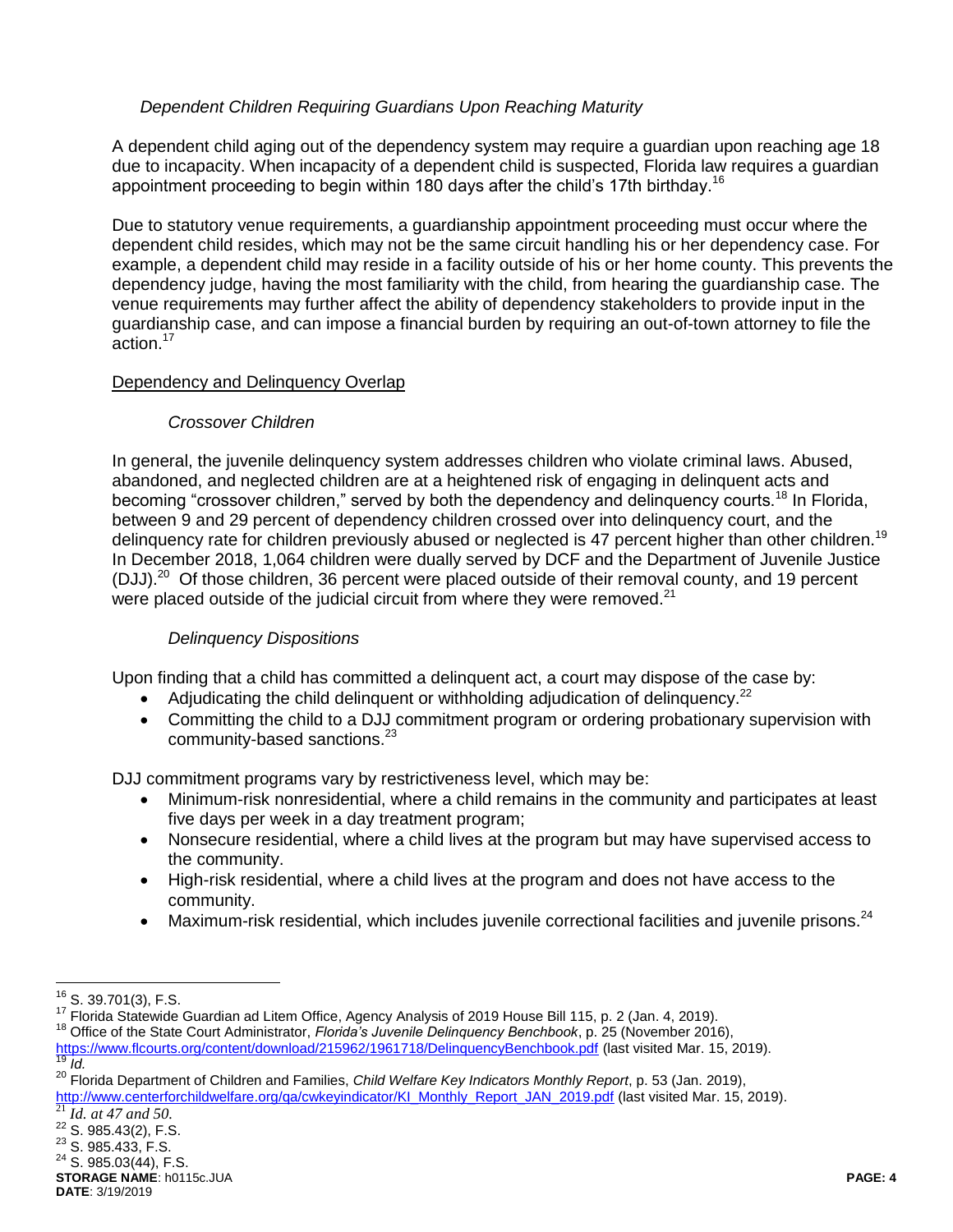To assist in determining the appropriate final disposition of a case, a court may order DJJ to prepare a predisposition report, indicating the child's priority needs, risk classification recommendations, and recommended placement. $^{25}$  The report must evaluate:

- The seriousness of the offense to the community.
- Whether the protection of the community requires adjudication and commitment.
- Whether the offense was committed in an aggressive, violent, premeditated, or willful manner.
- Whether the offense was against persons or property.
- The sophistication and maturity of the child.
- The child's record and prior criminal history, including prior contacts with DCF.
- The prospects for adequate protection of the public and the likelihood of reasonable rehabilitation of the child if committed to a community services program or facility.
- The child's educational status, including his or her strengths, abilities, and special educational  $needs.<sup>26</sup>$

At a disposition hearing, a court may also receive and consider any relevant and material evidence,  $^{27}$ including testimony from a dependent child's GAL. A court makes a final disposition based on a child's entire assessment, predisposition report, and records of earlier judicial proceedings. The length of a child's commitment is based on his or her performance in the program.<sup>28</sup> DJJ must report a committed child's treatment plan progress and adjustment-related issues to the court quarterly or monthly, and notify the court of its intent to discharge a child from commitment.<sup>29</sup> A court may reject DJJ's request to discharge a child from commitment.<sup>30</sup> DJJ may also transfer a committed child to another program, including a program with a different restrictiveness level, upon providing the court written notification.<sup>31</sup>

Upon a child's release from a residential commitment program, DJJ may provide transition-to-adulthood services.<sup>32</sup> As part of these services, DJJ may use community reentry teams to develop ageappropriate activities and responsibilities to incorporate into the child's case plan, including life skills training, educational support, employment training, and counseling.<sup>33</sup> Community reentry teams may include representatives from school districts, law enforcement workforce development services, community-based service providers, and the youth's family.  $34$ 

### **Effect of Proposed Changes**

CS/HB 115, cited as the "Charting a Positive Path for the Future Act," authorizes venue for guardianship appointment proceedings as the county:

- Where a dependent child or dependent young adult resides, *or*
- With jurisdiction over a child or young adult's dependency case.

This change allows the court handling an incapacitated person's dependency case to also handle his or her guardianship appointment proceedings while that person is under the jurisdiction of the dependency court. When an incapacitated person who is a dependent child or young adult moves, venue may remain in the county with jurisdiction over the dependency case.

<sup>29</sup> *Id.*  $30 \frac{1}{10}$ .

- <sup>33</sup> *Id.*
- <sup>34</sup> *Id.*

 $\overline{a}$  $25$  S. 985.43(1)(a), F.S.

<sup>26</sup> S. 985.433(6), F.S.

<sup>27</sup> S. 985.433(3), F.S.

<sup>28</sup> However, a child may not be committed for longer than the maximum sentence of incarceration that an adult may serve for committing the same offense, or up to six months for a second degree misdemeanor. S. 985.455(3), F.S.

 $31$  S. 985.441(2), F.S.  $32$  S. 985.461(4)(b), F.S.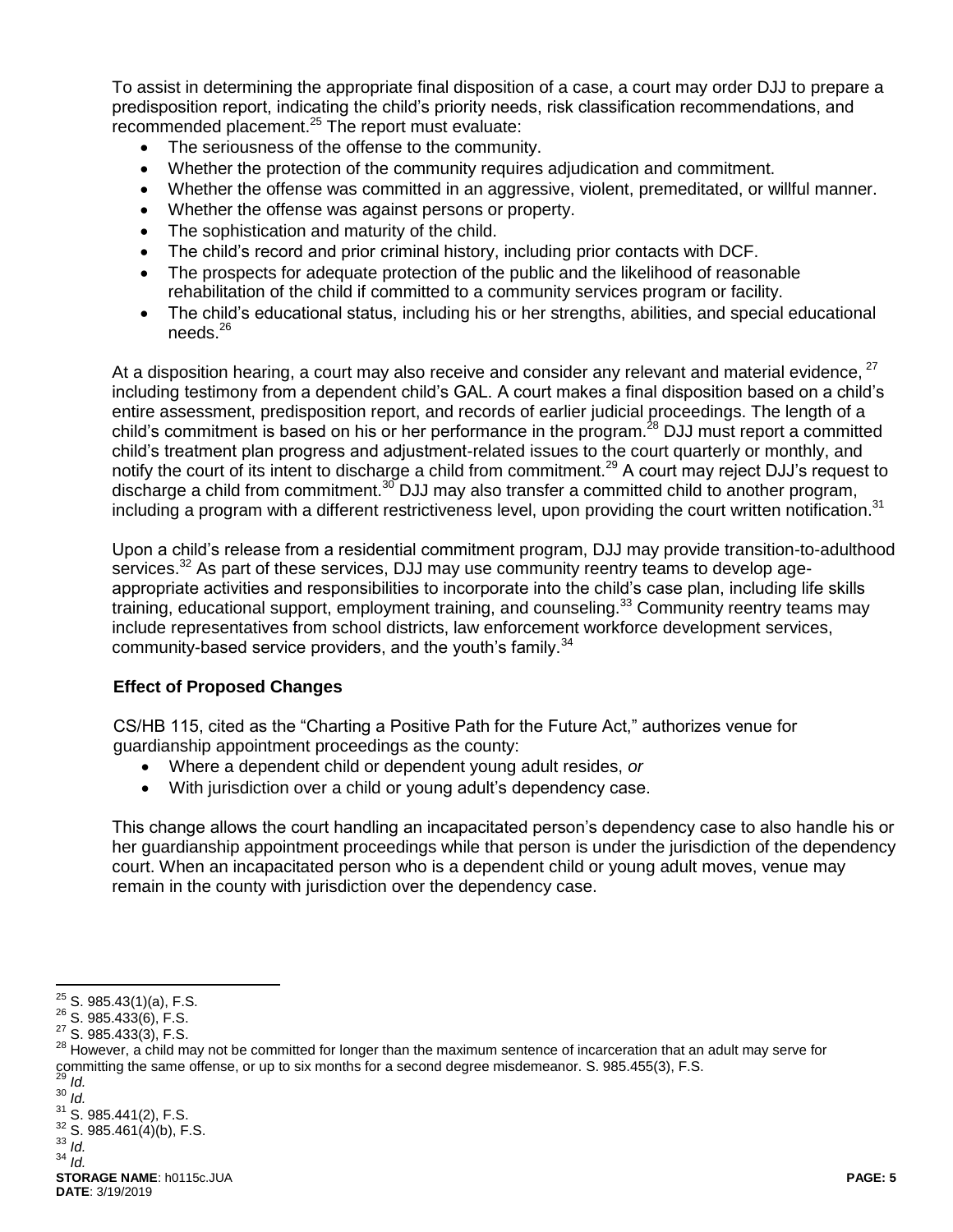The bill also provides a dependent child's GAL and other dependency stakeholders with notice of and an opportunity to be heard at several stages of the delinquency disposition and DJJ commitment process. The bill:

- Allows a court to receive and consider information from the GAL program and the child's attorney ad litem:
	- o Before making a final disposition in a case.
	- o At quarterly or monthly commitment progress reports.
- Requires DJJ to provide notice to the dependency court, DCF, the GAL program, and the child's attorney ad litem when transferring a committed child to a different program.
- Adds the GAL program to the list of community reentry team representatives that may help develop a child's transition-to-adulthood case plan.

# B. SECTION DIRECTORY:

**Section 1: Provides a short title.** 

- **Section 2:** Amends s. 744.1097, F.S., relating to venue.
- **Section 3:** Amends s. 985.43, F.S., relating to predisposition reports; other evaluations.
- **Section 4:** Amends s. 985.441, F.S., relating to commitment.
- **Section 5:** Amends s. 985.455, F.S., relating to other dispositional issues.
- **Section 6:** Amends s. 985.461, F.S., relating to transition to adulthood.
- **Section 7:** Reenacts s. 322.051, F.S., relating to identification cards.
- **Section 8:** Reenacts s. 322.21, F.S., relating to license fees; procedure for handling and collecting fees.

**Section 9:** Reenacts s. 382.0255, F.S., relating to fees.

**Section 10:** Provides an effective date of upon becoming law.

# **II. FISCAL ANALYSIS & ECONOMIC IMPACT STATEMENT**

- A. FISCAL IMPACT ON STATE GOVERNMENT:
	- 1. Revenues:

None.

2. Expenditures:

The number of cases impacted by the bill is unknown. To the extent that the bill increases any judicial workload, the Office of the State Courts Administrator does not anticipate needing additional resources to implement the requirements of the bill at this time.<sup>35</sup>

# B. FISCAL IMPACT ON LOCAL GOVERNMENTS:

1. Revenues:

None.

2. Expenditures:

None.

# C. DIRECT ECONOMIC IMPACT ON PRIVATE SECTOR:

None.

D. FISCAL COMMENTS:

None.

 $\overline{a}$ 

**STORAGE NAME**: h0115c.JUA **PAGE: 6 DATE**: 3/19/2019 <sup>35</sup> Office of the State Courts Administrator, *2018 Judicial Impact Statement (SB 124/HB 115)* (Mar. 15, 2019).